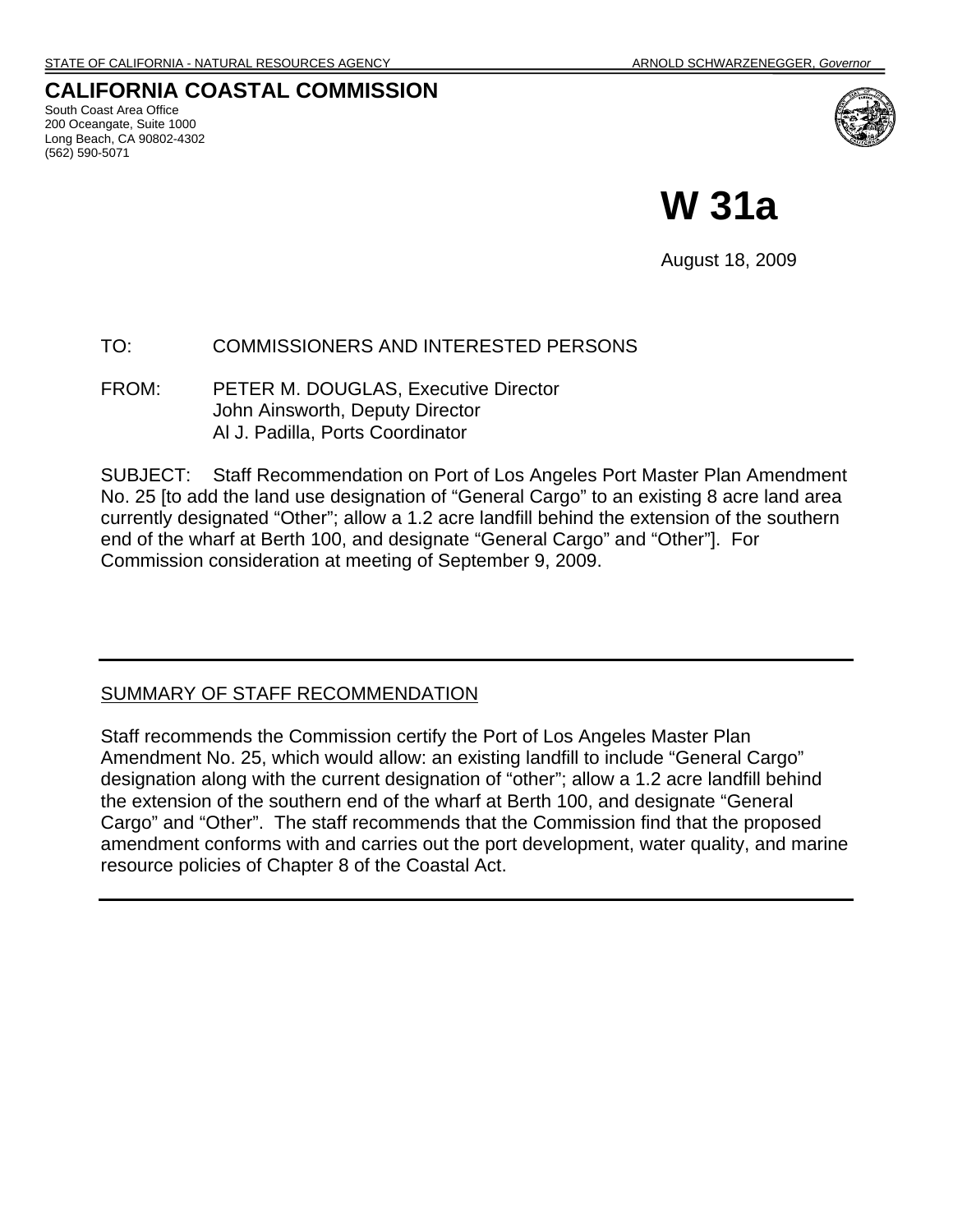### **Substantive File Documents:**

- 1. Port of Los Angeles Port Master Plan (as amended), Port of Los Angeles.
- 2. Port of Los Angeles Port Master Plan Amendment No. 21.
- 3. Recirculated Draft Environmental Impact Statement/Environmental Impact Report, Berth 97- 109 Container Terminal Project, Port of Los Angeles, April 30, 2009.
- 4. Final Environmental Impact Statement/Environmental Impact Report, Berth 97-109 Container Terminal Project, Port of Los Angeles, December 12, 2008.

**I. Port Master Plan Amendment Procedure**. Section 30716(a) and California Code of Regulations, Title 14 Section 13636 call for port master plan amendments to be certified in the same manner as provided in Section 30714 of the Coastal Act for certification of port master plans. Section 13628 of the regulations states that upon the determination of the Executive Director that the master plan amendment and accompanying materials required by Section 13628(a) are sufficient, the master plan amendment shall be deemed submitted to the Commission for purposes of Section 30714 of the Coastal Act. The subject amendment was deemed submitted on July 27, 2009. Within 90 days (October 25, 2009) of this submittal date, the Commission, after public hearing, shall certify or reject the amendment, in whole or in part. The Commission may not modify the amendment as a condition of certification. If the Commission fails to take action on the amendment submittal within the 90-day period, without a waiver of the time period by the applicant, the proposed amendment is deemed certified.

Section 30714 also states that the Commission shall certify the amendment if the Commission finds both that:

1. The certified portions of the amendment conform with and carry out the policies of Chapter 8 of the Coastal Act.

2. Where the amendment provides for development listed as appealable in Section 30715, such development is in conformity with all the policies of Chapter 3 of the Act.

The proposed amendment provides for: Redesignating 8 acres that are currently designated "Other" to include "General Cargo"; allow a 1.2 acre landfill behind the extension of the southern end of the wharf at Berth 100, and designate "General Cargo" and "Other".

The proposed amendment does not include appealable development under Section 30715. Therefore, the sole standard of review would, thus, be the policies of Chapter 8.

# **II. STAFF RECOMMENDATION:**

The staff recommends the Commission adopt the following resolution: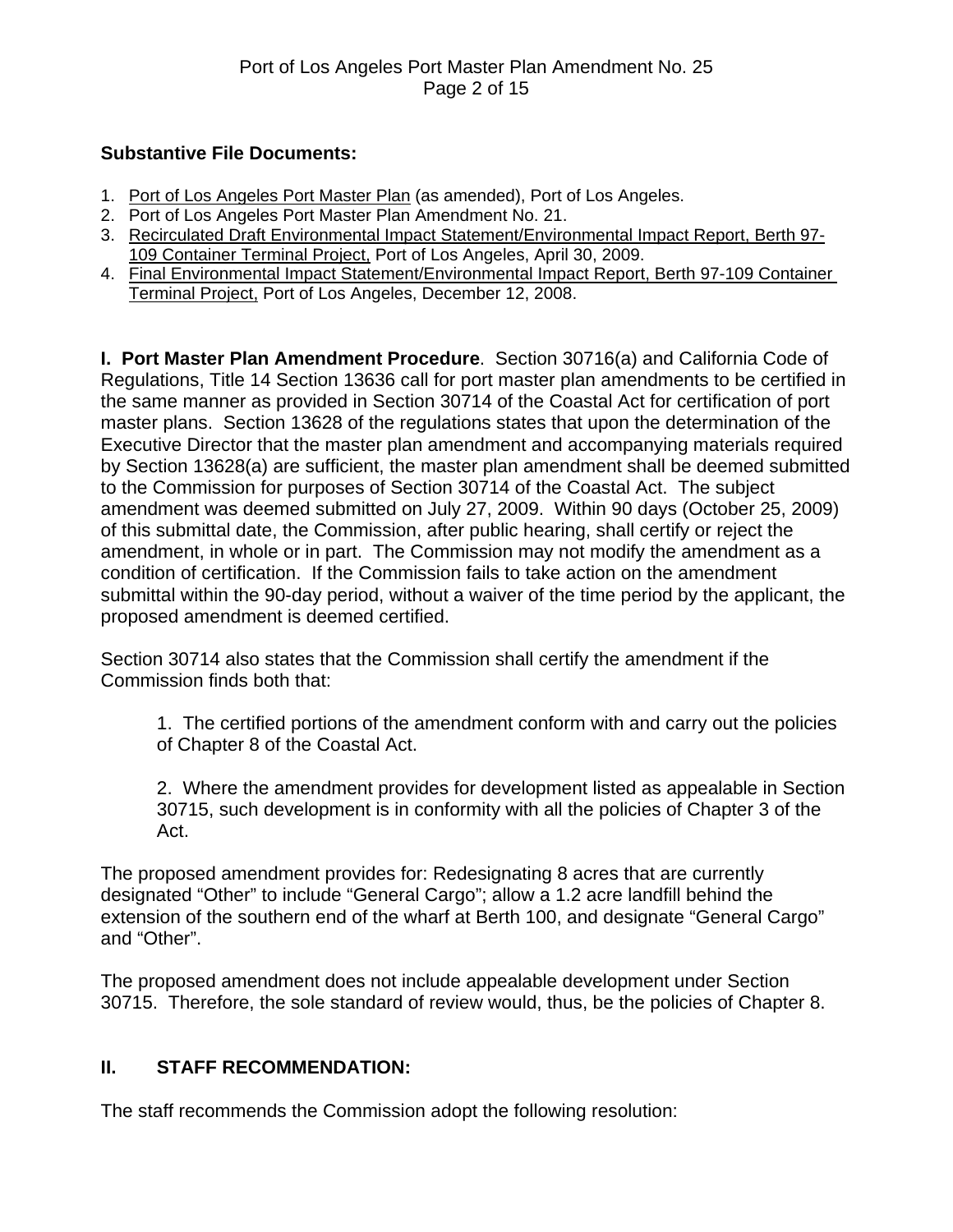### **MOTION**: *I move that the Commission certify the Port of Los Angeles Port Master Plan Amendment No. 25.*

# **STAFF RECOMMENDATION OF CERTIFICATION:**

Staff recommends a **YES** vote. Passage of this motion will result in certification of the Port Master Plan Amendment and adoption of the following resolution and findings. The motion to certify passes only upon an affirmative vote of a majority of the Commissioners present.

### **RESOLUTION TO CERTIFY PORT MASTER PLAN AMENDMENT:**

The Commission hereby certifies the Port of Los Angeles Master Plan Amendment No. 25 and adopts the findings set forth below on grounds that the amendment is consistent with Chapter 8 of the Coastal Act. Certification of the amendment complies with the California Environmental Quality Act because either 1) feasible mitigation measures and/or alternatives have been incorporated to substantially lessen any significant adverse effects of the amendment on the environment, or 2) there are no further feasible alternatives and mitigation measures that would substantially lessen any significant adverse impacts on the environment that will result from certification of the port master plan amendment.

### **III. FINDINGS AND DECLARATIONS**

The Commission finds and declares as follows:

### **A. Previous Commission Port Master Plan Action and Public Comments**.

The Commission certified the Port of Los Angeles Port Master Plan on March 19, 1980, and April 15, 1980. The Commission has reviewed twenty-two amendments to the master plan since that date, most recently in June 2009.

In May 2002, the Commission approved port master plan amendment No. 21 for, in part: (1) Deepening of the Main Channel, Inner Harbor Turning Basin, West Basin, East Basin, East Basin Channel, North Channel, Cerritos Channel, and selected container berths (100- 102, 121-131, 136-147, 206-209, 212-221, and 226-236), from the current –50 feet MLLW depth to -53 feet; (2) dispose 4.7 million cubic yards of clean dredged material at the Pier 400 submerged storage site; and (3) 54-acre expansion of the Cabrillo Shallow Water habitat site. Dredge disposal sites for the Main Channel Deepening Project included a 43 acre fill at the Southwest Slip. The land use for 35 acres of this site was designated as general cargo. The remaining eight acres were allowed for limited use and designated as "Other" (e.g., vacant land, utilities and roadways, and areas not designated for a specific use). It is these eight acres that will be designated as "General Cargo" under this proposed amendment.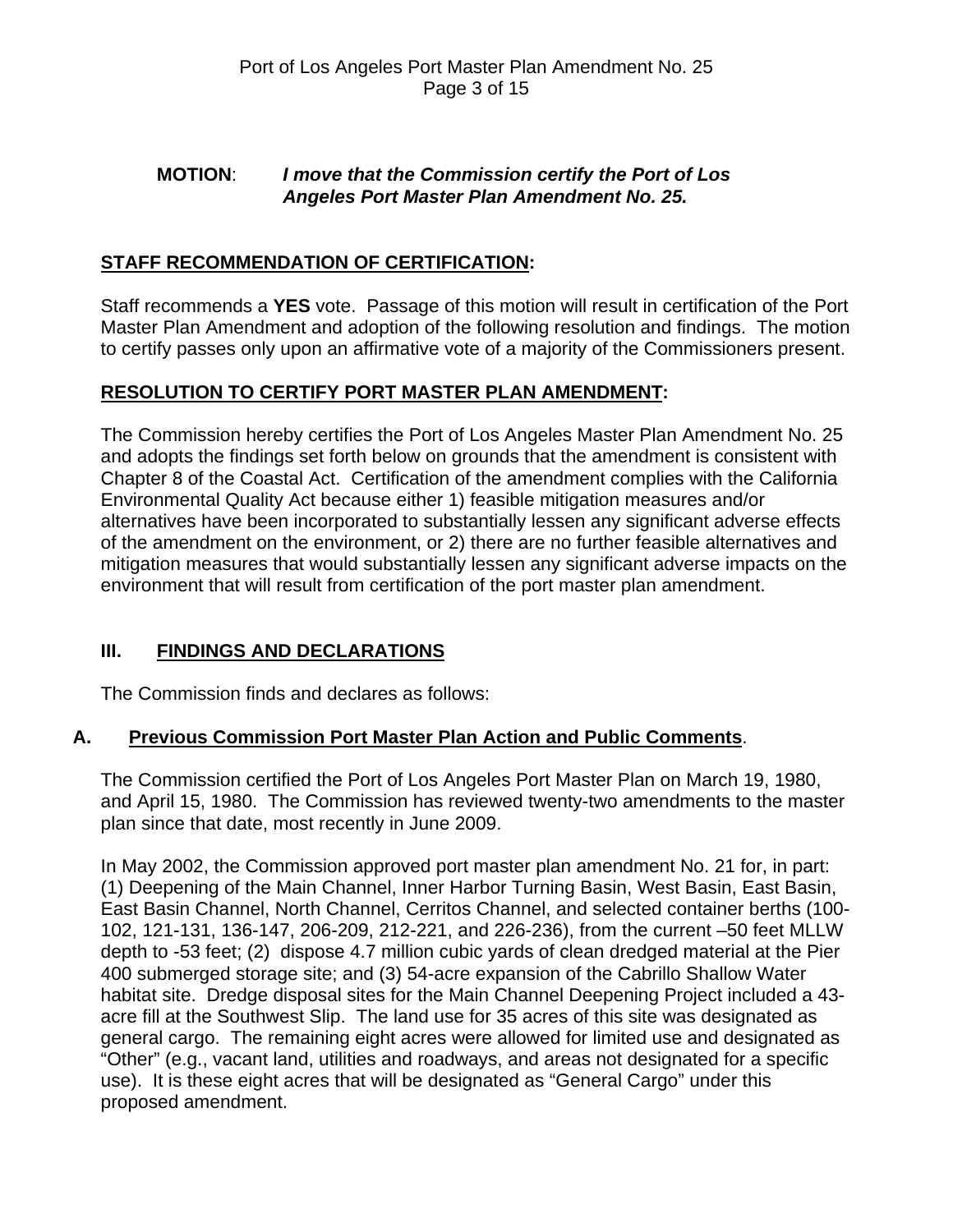### **B. Contents of Port Master Plan Amendments.**

Section 30716(a) of the Coastal Act and California Code of Regulations Title 14, Section 13656 call for Port Master Plan Amendments to be certified in the same manner as port master plans. Section 30711 of the Coastal Act provides, in part, that a port master plan shall include all the following:

*1. The proposed uses of land and water, where known.* 

*2. The proposed design and location of port land areas, water areas, berthing, and navigation ways and systems intended to serve commercial traffic within the area of jurisdiction of the port governing body.* 

*3. An estimate of the effect of development on habitat areas and the marine environment, a review of existing water quality, habitat areas, and quantitative and qualitative biological inventories, and proposals to minimize and mitigate any substantial adverse impacts.* 

*4. Proposed projects listed as appealable in Section 30715 in sufficient detail to determine their consistency with the policies of Chapter 3 (commencing with Section 30200) of this division.* 

*5. Provisions for adequate public hearings and public participation in port planning and development decisions.* 

The Commission finds that the proposed Port Master Plan Amendment conforms with the provisions of Section 30711 of the Coastal Act. There are adequate details in the Port Master Plan Amendment submittal and associated materials for the Commission to make a determination of the proposed amendment's consistency with Chapter 8 policies of the Coastal Act.

The draft Port Master Plan Amendment was approved for public distribution by the Board of Harbor Commissioners on March 25, 2009. Written comments were solicited and a public hearing on the draft amendment was held during the May 7, 2009 Board of Harbor Commissioners meeting. On June 23, 2009, the Board of Harbor Commissioners approved the amendment for submittal to the Coastal Commission.

# **C. Appealable Development.**

In determining the standard of review for the proposed master plan amendment, Section 30714 of the Coastal Act provides guidance and states in part that:

*The Commission shall certify the plan, or portion of the plan, if the Commission finds both of the following:*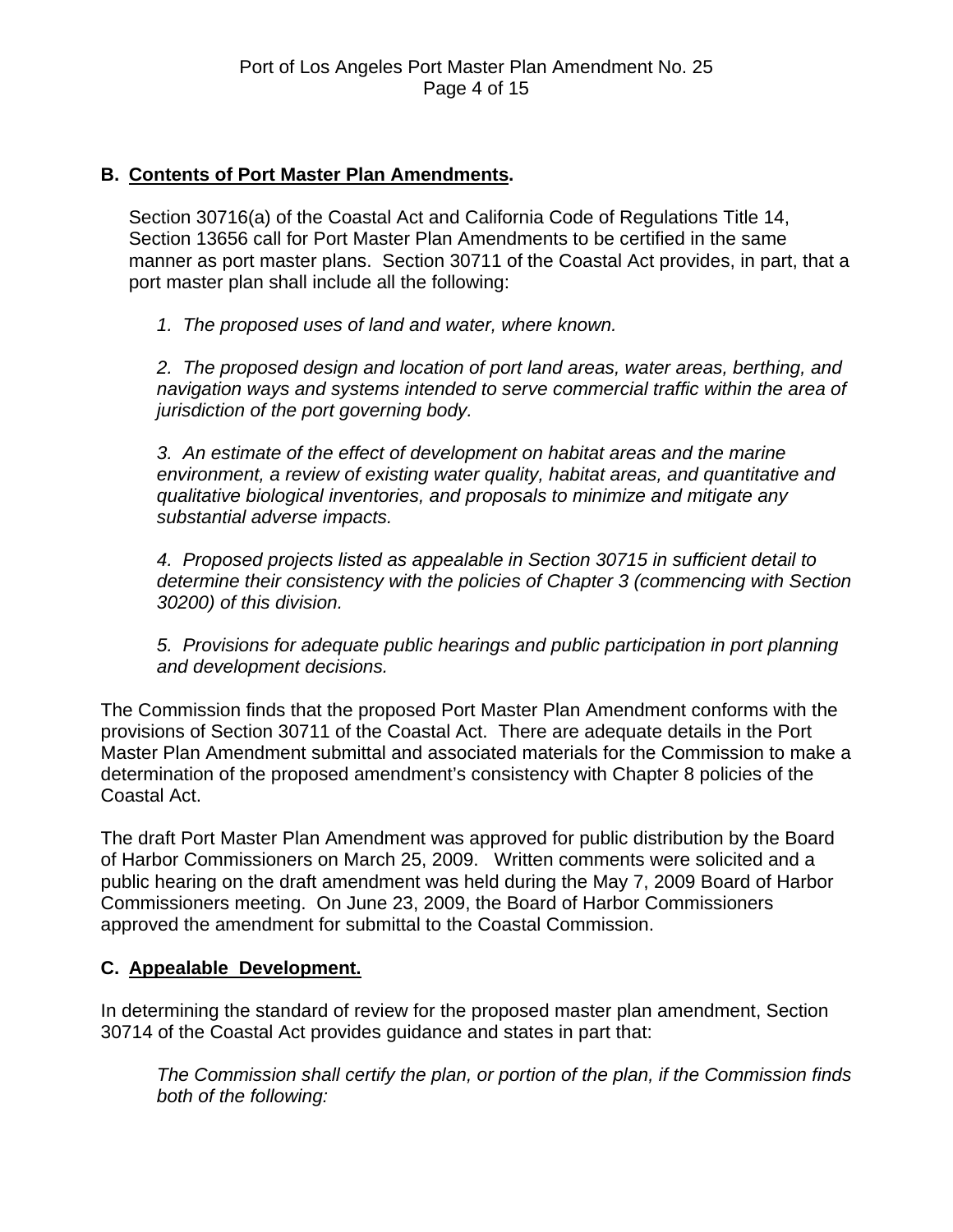*(a) The master plan, or certified portions thereof, conforms with and carries out the policies of this chapter.* 

*(b) Where a master plan, or certified portions thereof, provide for any of the developments listed as appealable in Section 30715, the development or developments are in conformity with all policies of Chapter 3 (commencing with Section 30200).* 

Section 30715(a) of the Coastal Act provides, in part, that:

*(a) …After a port master plan or any portion thereof has been certified,… approvals of any of the following categories of development by the port governing body may be appealed to the commission:* 

*(1) Developments for the storage, transmission, and processing of liquefied natural gas and crude oil in such quantities as would have a significant impact upon the oil and gas supply of the state or nation or both the state and nation. A development which has a significant impact shall be defined in the master plans.* 

*(2) Waste water treatment facilities, except for those facilities which process waste water discharged incidental to normal port activities or by vessels.* 

*(3) Roads or highways which are not principally for internal circulation within the port boundaries.* 

*(4) Office and residential buildings not principally devoted to the administration of activities within the port; hotels, motels, and shopping facilities not principally devoted to the sale of commercial goods utilized for water-oriented purposes; commercial fishing facilities; and recreational small craft marina related facilities.* 

- *(5) Oil refineries.*
- *(6) Petrochemical production plants….*

The port's plan amendment does not provide for development listed as appealable in Section 30715(a). Therefore, the standard of review for the proposed amendment is Chapter 8 of the Coastal Act.

### **D. Summary of Proposed Plan Amendment.**

The Port of Los Angeles proposes to amend its port master plan by obtaining Commission certification to add the land use designation of "General Cargo" to an existing 8 acre land area currently designated "Other", located in the northwest section of the Port (Berths 97- 109). The amendment will also allow a 1.2 acre landfill behind the extension of the southern end of the wharf at Berth 100, and designate "General Cargo" and "Other",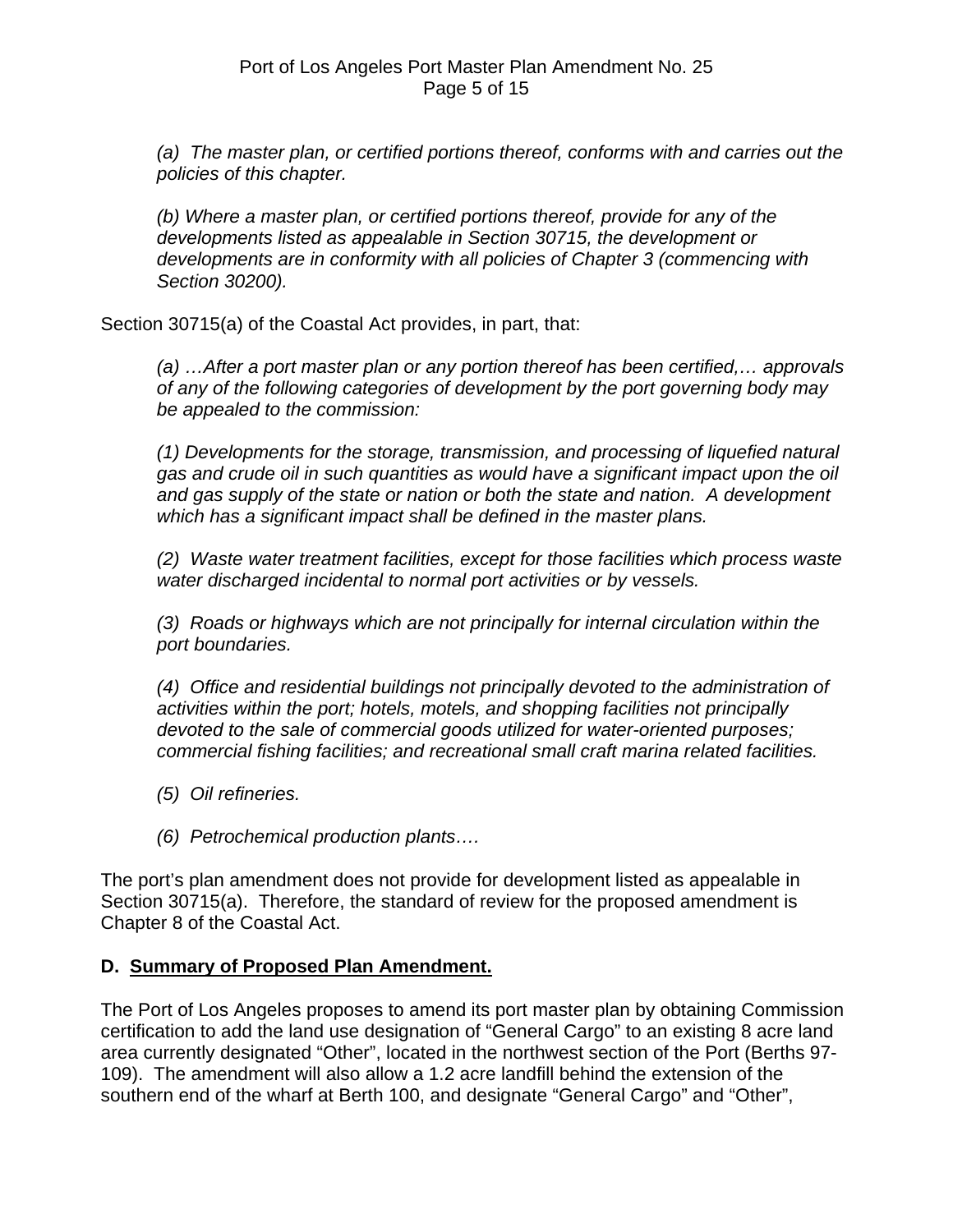located in the northwest section of the Port and adjacent to the Turning Basin of the Main Channel.

The uses permitted at the 8 acre site, located at the northernmost edge of Berths 97-109, and the 1.2 acre fill, located at Berth 100, would be "General Cargo" and "Other" (rail yard, roadways, utilities, etc.), which are the Port Master Plan use designations that permit container and container support operations. The new landfill will be used to improve container operations by allowing the integration of the Berth 100 wharf extension and the permitted backland development of the container terminal. Fill would be obtained from surplus clean fill located on site, which was previously analyzed in the Channel Deepening Project EIR.

The filling of the 1.2 acres allowed under this amendment would result in the loss of approximately 1.2 acres of outer harbor habitat. The loss of marine habitat due to the outer harbor fill would be unavoidable since the project is infeasible without the landfill. To compensate for the loss of marine resources, the Port intends to apply mitigation credits from the Harbor Landfill Mitigation Credit Account and/or the port's Bolsa Chica mitigation account. These mitigation credit accounts were established through interagency memorandum of agreements and Port Master Plan Amendments to create mitigation credits though the funding of wetland restoration projects in the harbor and at the Bolsa Chica lowlands. Impacts to marine resources and mitigation credits are discussed in Section 3 and 4 below.

### **E. Conformance with the Coastal Act**.

In order for the Commission to certify the proposed amendment, the Commission must determine that the amendment conforms to the following Chapter 8 policies of the Coastal Act. The following sections discuss the proposed development and its conformance with the applicable Chapter 8 policies.

### **1. Allowable Development**

Section 30705 of the Coastal Act states:

*(a) Water areas may be diked, filled, or dredged when consistent with a certified port master plan only for the following:* 

*(1) Such construction, deepening, widening, lengthening, or maintenance of ship channel approaches, ship channels, turning basins, berthing areas, and facilities as are required for the safety and the accommodation of commerce and vessels to be served by port facilities.* 

- *(2) New or expanded facilities or waterfront land for port-related facilities.*
- *(3) New or expanded commercial fishing facilities or recreational boating facilities.*
- *(4) Incidental public service purposes, including, but not limited to, burying cables or pipes or inspection of piers and maintenance of existing intake and outfall lines.*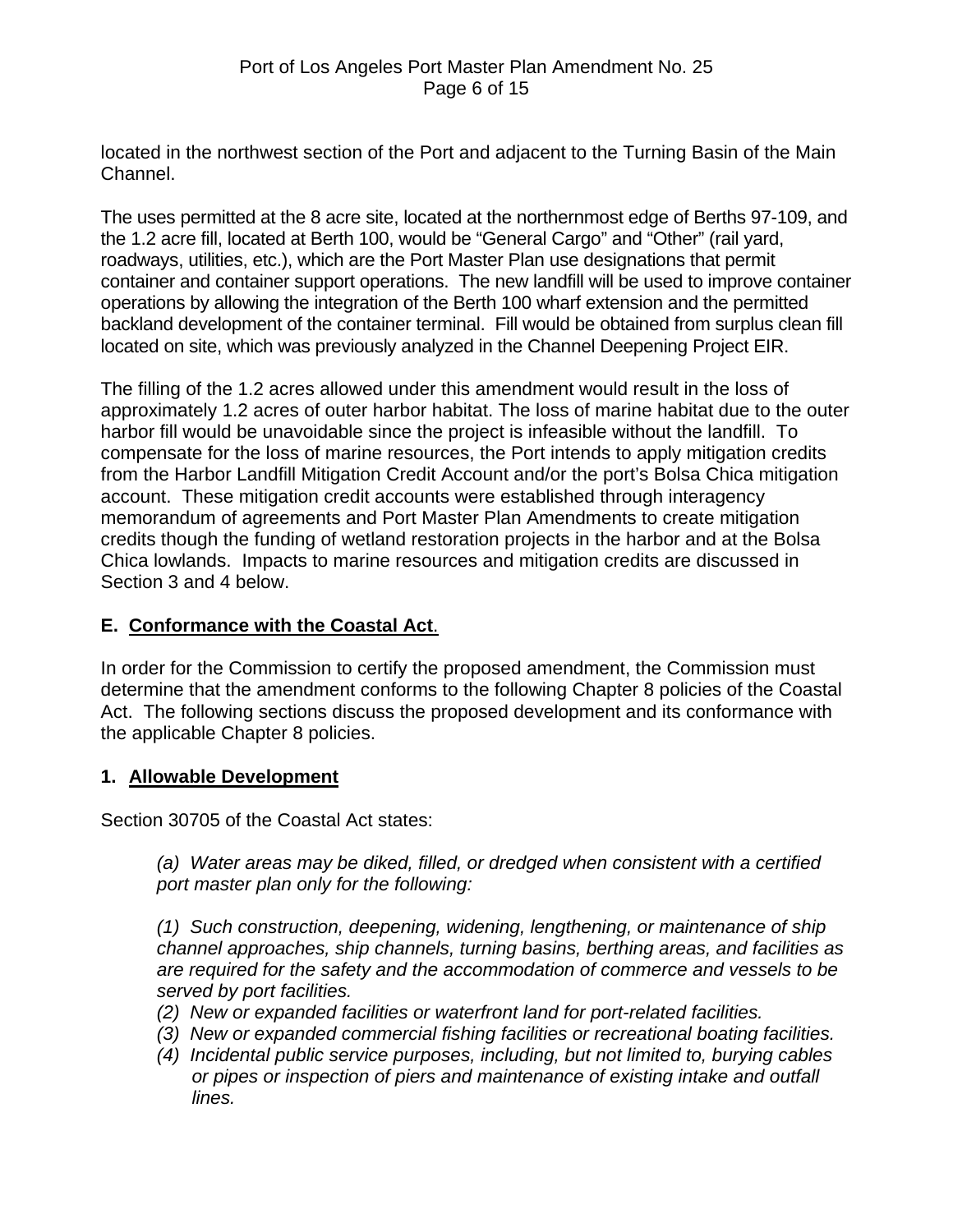- *(5) Mineral extraction, including sand for restoring beaches, except in biologically sensitive areas.*
- *(6) Restoration purposes or creation of new habitat areas.*
- *(7) Nature study, mariculture, or similar resource-dependent activities.*
- *(8) Minor fill for improving shoreline appearance or public access to the water.*

Section 30708(c) states in part that:

*All port-related developments shall be located, designed, and constructed so as to: …* 

 *(c) Give highest priority to the use of existing land space within harbors for port purposes, including, but not limited to, navigational facilities, shipping industries, and necessary support and access facilities.* 

The Port Master Plan states that the objective of the plan is to:

*…consistently develop, expand, alter the port in both the short-term period and long-range period for purposes of commerce, navigation, fisheries, port-dependent activities and general public recreation...* 

The amendment will allow for adding general cargo as a permitted use to eight acres currently designated as "Other"; and allow for a 1.2-acre fill behind the extension of the southern end of the wharf at Berth 100 as part of the Berths 97-109 Container Terminal Project.

The new land use designation for the 8 acres and the 1.2-acre landfill are minor additions to the operation of the container backland as a whole, but will allow the existing terminal to become more efficient through better use of space. The Commission, therefore, finds that the proposed dredging and landfills, for the accommodation of commerce and vessels to be served by port facilities, is for port-related facilities and is allowable under Section 30705(a) and 30708(c).

### **2. Project Need.**

Section 30701 of the Coastal Act states:

*The Legislature finds and declares that:* 

 *(a) The ports of the State of California, including the Humboldt Bay Harbor, Recreation, and Conservation District, constitute one of the state's primary economic and coastal resources and are an essential element of the national maritime industry.* 

 *(b) The location of the commercial port districts within the State of California, including the Humboldt Bay Harbor, Recreation, and Conservation District, are well established, and for many years such areas have been devoted to transportation and commercial, industrial, and manufacturing uses consistent with federal, state and*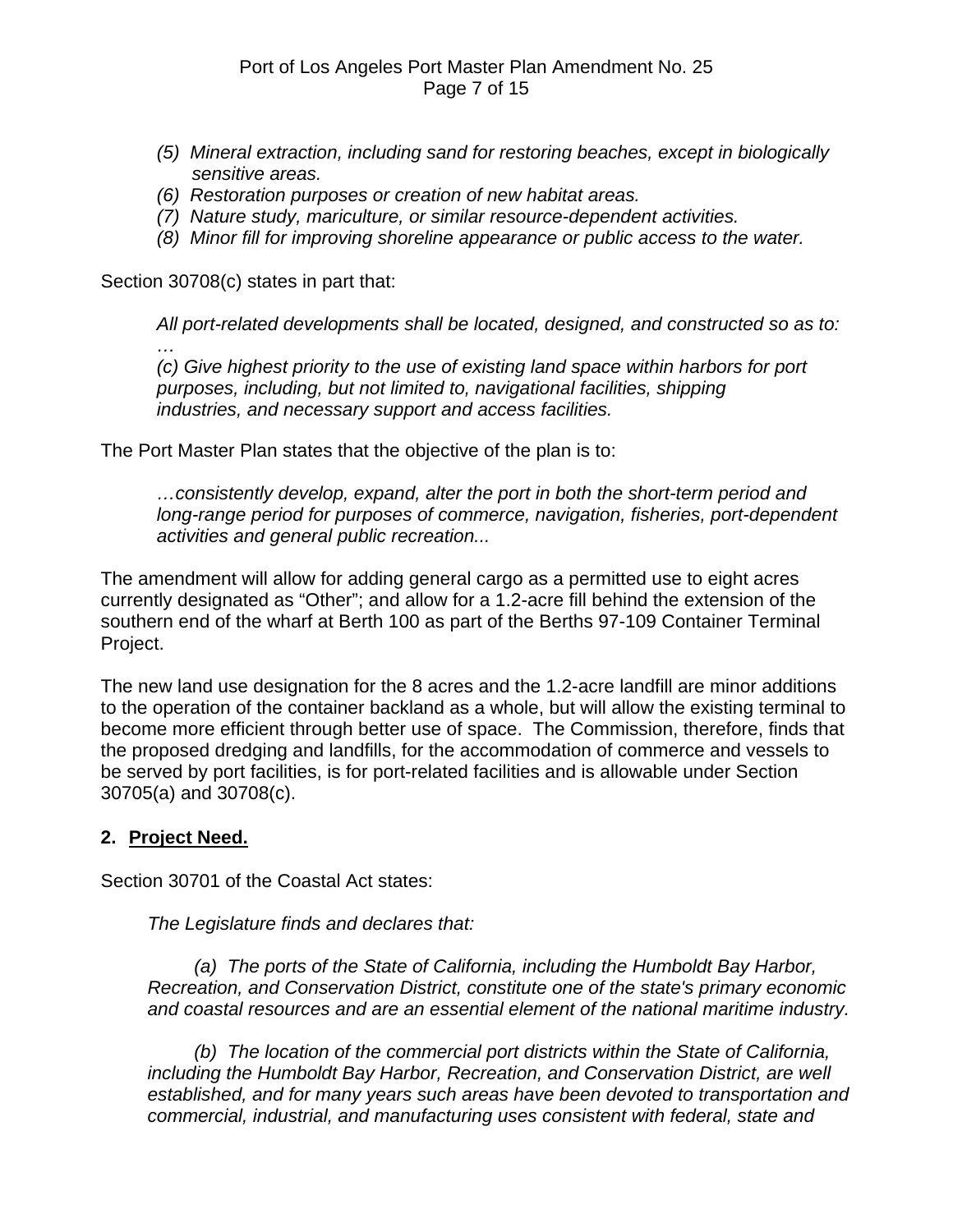*local regulations. Coastal planning requires no change in the number or location of the established commercial port districts. Existing ports, including the Humboldt Bay Harbor, Recreation, and Conservation District, shall be encouraged to modernize and construct necessary facilities within their boundaries in order to minimize or eliminate the necessity for future dredging and filling to create new ports in new areas of the state.* 

Section 30706 of the Coastal Act states:

*In addition to the other provisions of this chapter, the policies contained in this section shall govern filling seaward of the mean high tide line within the jurisdiction of ports:* 

*(a) The water area to be filled shall be the minimum necessary to achieve the purpose of the fill.* 

The Coastal Act policies require that any approved landfill be the minimum necessary in order to achieve the purpose of the project. In this regard, the Commission has required that the port demonstrate the need for any proposed landfill through the use of a welldocumented and conservative approach to justify the requested landfill acreage.

As stated by the Port, the purpose of the amendment is to allow adding general cargo as a permitted use to eight acres currently designated as "Other"; and allow for a 1.2-acre fill behind the extension of the southern end of the wharf at Berth 100 as part of the Berths 97-109 Container Terminal Project.

The Port has previously indicated that the Port of Los Angeles handled 4.99 million TEUs (twenty-foot equivalent units) in fiscal year 2002, an increase of 137 percent from fiscal year 1990. Forecasts project that the port will continue to experience significant growth as overall trade with Asia grows, primarily due to trade with China, and the port's rail operations enter a new phase with the completion of the Alameda Corridor Transportation Project. According to forecasts, by the year 2020, cargo throughput at the San Pedro Bay ports is estimated to exceed 12 million TEUs, more than tripling current cargo flows (Mercer/DRI 1998).

For the Port to accommodate this increasing flow of international cargo, additional cargo handling facilities are necessary. Additional cargo handling capacity is typically created through expansion of existing facilities or construction of new facilities on available land or new landfill sites. Where possible, the Port has acquired private land areas within the Harbor District and surrounding area to accommodate the construction of new facilities on existing land area. Without a major landfill, the Port is attempting to increase the operating efficiencies within the Port by reuse of existing parcels of land and minor land fills. In addition, the Port has administered a policy of consolidating ancillary uses and oil operations located throughout the Harbor District to allow expansion of existing marine terminals. The Port has also been constructing on-dock and near-dock rail yards and other rail related infrastructure improvements to limit congestion and improve the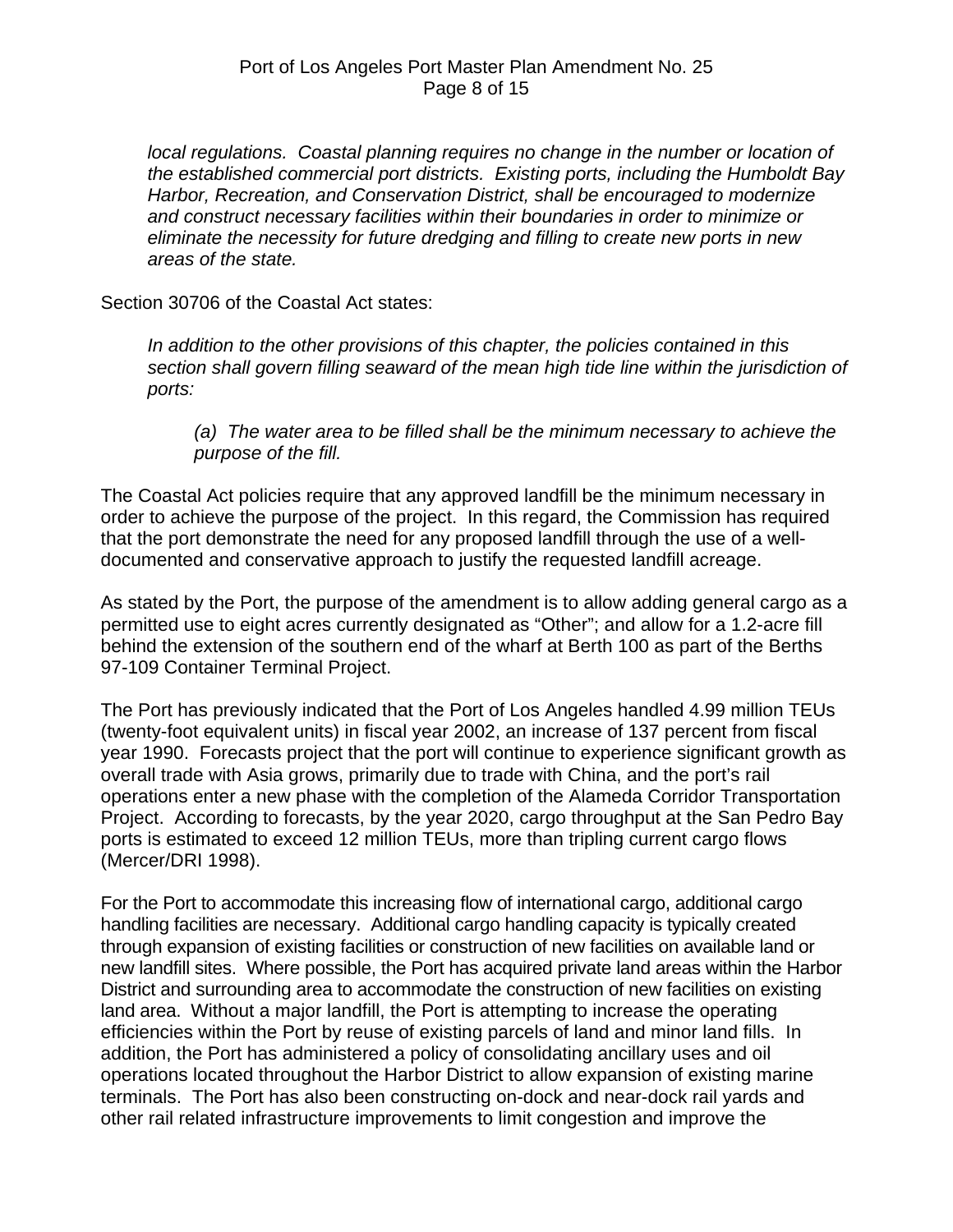movement of cargo through the terminals and the Port. As available land areas within the San Pedro Harbor District are developed for marine cargo terminal purposes, landfill projects, such as those that would be allowed by this amendment, will postpone the need for future major landfill expansion projects within the Port or other areas of the State.

The proposed landfill is the minimum necessary to expand the existing terminals and increase operating efficiencies within the existing port. The Commission, therefore, finds, that the proposed landfill will be the minimum necessary in order to achieve the purpose of the project, will provide additional area for a high priority port use and will be consistent with Section 30701(a) and (b) and 30706(a) of the Coastal Act. Furthermore, the Commission also finds that the use of surplus clean fill material located on site as landfill for the project, minimizing ocean disposal, conforms with Section 30708(d), which states in part that port-related development shall provide for other beneficial uses consistent with public trust. The Commission and other state and federal regulatory agencies that review port development and expansion in southern California consistently urge the Port of Los Angeles (and other ports and agencies that dredge in coastal waters) to pursue alternatives to ocean dumping.

### **3. Water Quality**

Section 30705 of the Coastal Act provides in part that:

(c) Dredging shall be planned, scheduled, and carried out to minimize disruption to fish and bird breeding and migrations, marine habitats, and water circulation. Bottom sediments or sediment elutriate shall be analyzed for toxicants prior to dredging or mining, and where water quality standards are met, dredge spoils may be deposited in open coastal water sites designated to minimize potential adverse impacts on marine organisms, or in confined coastal waters designated as fill sites by the master plan where such spoil can be isolated and contained, or in fill basins on upland sites. Dredge material shall not be transported from coastal waters into estuarine or fresh water areas for disposal.

*(d) For water areas to be diked, filled, or dredged, the commission shall balance and consider socioeconomic and environmental factors.* 

Section 30706 of the Coastal Act provides in part that:

*In addition to the other provisions of this chapter, the policies contained in this section shall govern filling seaward of the mean high tide line within the jurisdiction of ports:* 

*(a) The water area to be filled shall be the minimum necessary to achieve the purpose of the fill.*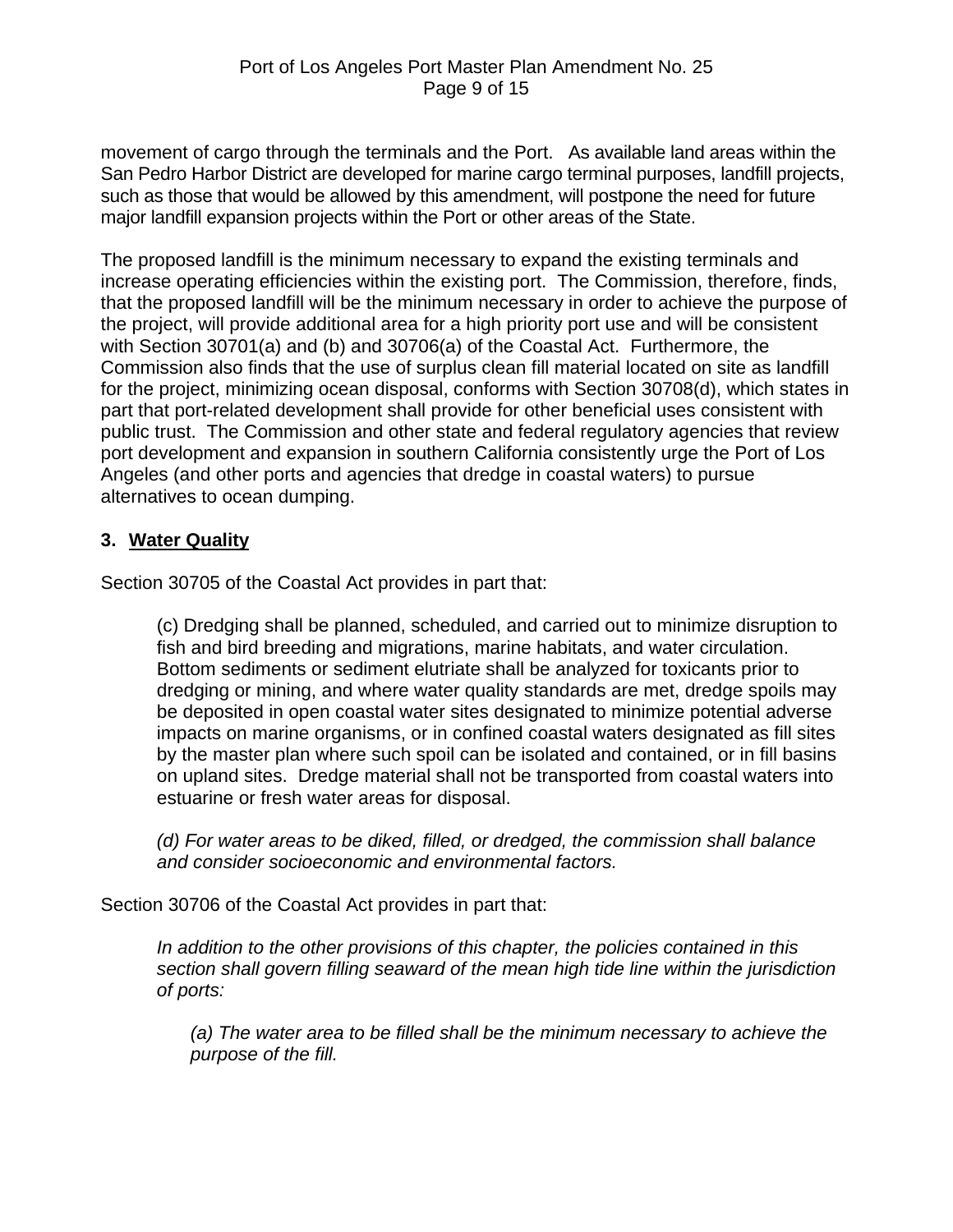*(b) The nature, location, and extent of any fill, including the disposal of dredge spoils within an area designated for fill, shall minimize harmful effects to coastal resources, such as water quality, fish or wildlife resources, recreational resources, or sand transport systems, and shall minimize reductions of the volume, surface area, or circulation of water. . . .*

Section 30708 of the Coastal Act provides in part that:

*All port-related developments shall be located, designed, and constructed so as to:* 

*(a) Minimize substantial adverse environmental impacts.* 

*. . .* 

*(d) Provide for other beneficial uses consistent with the public trust, including, but not limited to, recreation and wildlife habitat uses, to the extent feasible. . . .* 

Water quality issues associated with development under this amendment are examined in this staff report from two perspectives: (1) water quality protection measures associated with project construction; and (2) analysis of the water quality-related reports (sediment disposal decisions, circulation and water quality modeling, and post-project water quality monitoring).

### a) Water Quality protection measures

The associated SEIS/SEIR documented the existing water quality conditions in the Port of Los Angeles, and examined the potential project impacts and proposed mitigation measures. Those documents are incorporated by reference into this report.

Water quality would be affected during fill operations, due primarily to increases in turbidity, decreases in dissolved oxygen, increases in nutrients, and increases in contaminants in the immediate vicinity of operations. These localized water column impacts will in turn affect fish and marine birds in the project area. However, any adverse effects will be limited due to the nature of the fill materials, the short-term nature of the water column changes, and the ability of fish and birds to avoid the turbidity plumes generated by project operations.

The development proposed under this amendment would be subject to Federal and State water quality protection measures, including:

• An amended, Clean Water Act Section 401 -Certification from the RWQCB for dredging and filling activities that contains conditions including standard Waste Discharge Requirements (WDR).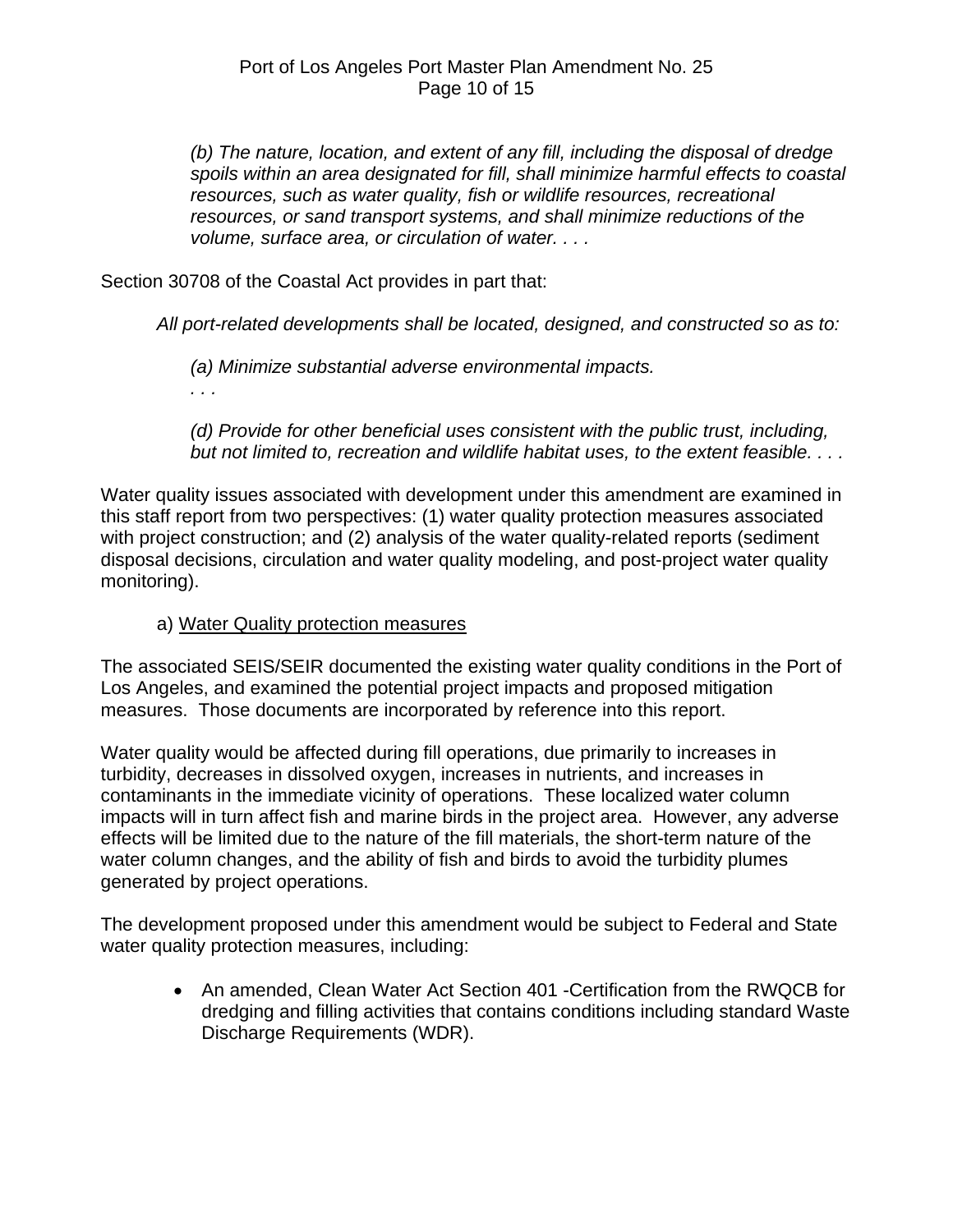• Monitoring to ensure that return water flow from disposal of dredge material behind landfill dikes meets RWQCB requirements for settleable solids and toxic pollutants.

Additionally, the Port of Los Angeles is subject to the requirements of the Los Angeles County Storm Water Permit for operation of Port facilities and the Construction Activities Storm Water General Permit for Port construction activities. The Port is actively involved in ensuring compliance with these NPDES permits, including (1) participation by various Port divisions in storm drain maintenance activities, street sweeping, implementation of BMPs, spill response activities, etc;, (2) ongoing participation in various City-wide and regional task forces (including the Dominguez Channel Watershed Advisory Committee, the LA Region Contaminated Sediment Task Force) to facilitate interagency coordination and remain current on applicable storm water regulations and activities; (3) periodic training of Port employees, contractors and tenants to ensure compliance; (4) development of guidance documents for use by Port employees, contractors and tenants to ensure permit compliance; (5) inspection of construction sites by Port inspectors to ensure compliance with construction BMPs; (6) application of the recently adopted SUSMP criteria in the design of Port facilities to capture and treat the first 0.75 inches of rainfall from storm events; and (7) active participation in various studies to support Total Maximum Daily Load (TMDL) development in the harbor area, including the Dominguez Channel.

In conclusion, the Commission finds that the development proposed by this amendment will generate only minor, short-term effects on water quality and marine resources in the Port of Los Angeles. With the proposed mitigation measures required through the State and Federal permitting processes, and compliance with those standards, the adverse effects on water quality and marine habitat will not be significant and the proposed amendment is consistent with Sections 30705, 30706, and 30708 of the Coastal Act.

### **4. Environmentally Sensitive Habitat.**

Section 30705 of the Coastal Act states in part:

 *(b) The design and location of new or expanded facilities shall, to the extent practicable, take advantage of existing water depths, water circulation, siltation patterns, and means available to reduce controllable sedimentation so as to diminish the need for future dredging.* 

 *(c) Dredging shall be planned, scheduled, and carried out to minimize disruption to fish and bird breeding and migrations, marine habitats, and water circulation. Bottom sediments or sediment elutriate shall be analyzed for toxicants prior to dredging or mining, and where water quality standards are met, dredge spoils may be deposited in open coastal water sites designated to minimize potential adverse impacts on marine organisms, or in confined coastal waters designated as fill sites by the master plan where such spoil can be isolated and contained, or in fill*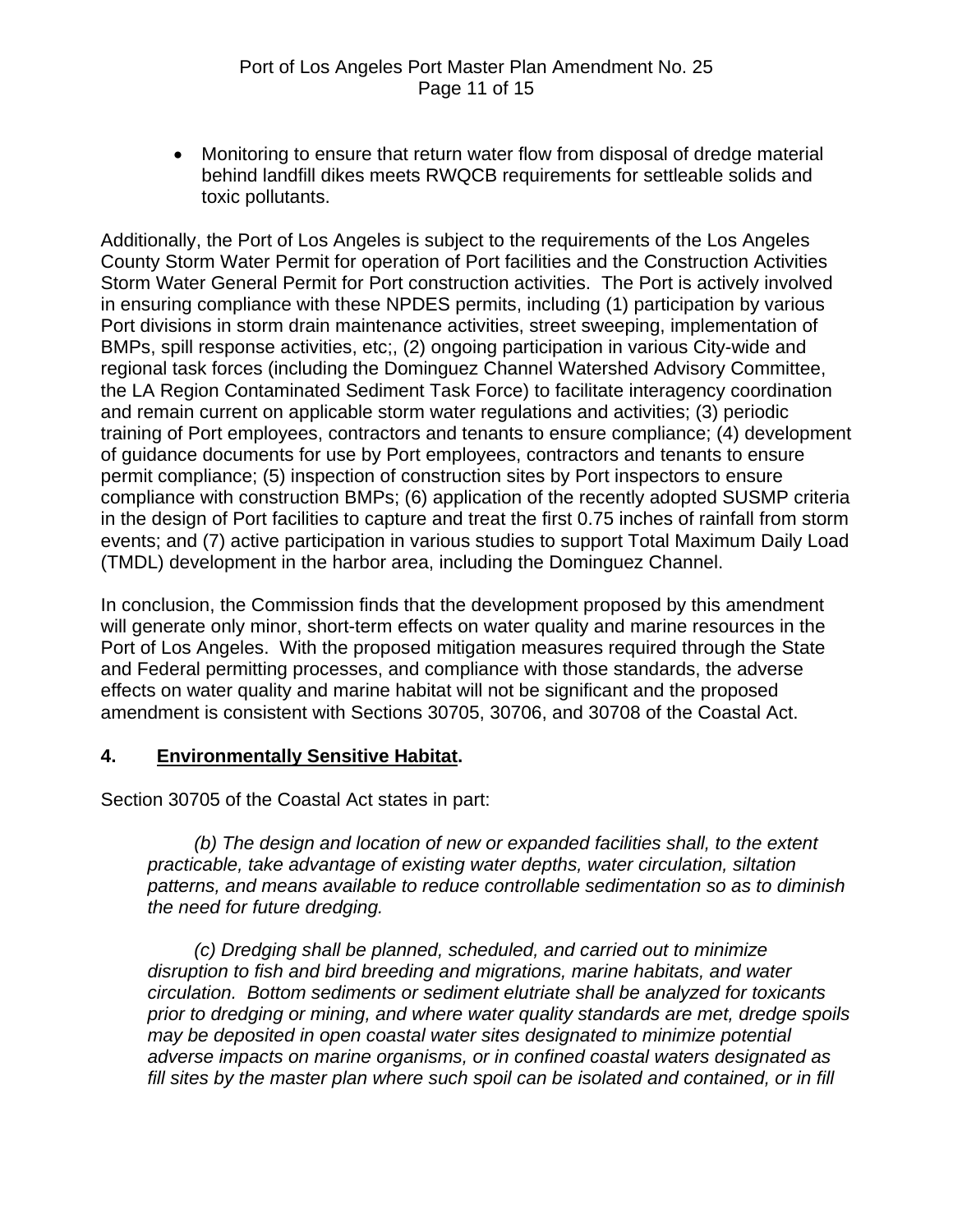*basins on upland sites. Dredge material shall not be transported from coastal waters into estuarine or fresh water areas for disposal.* 

#### Section 30706 of the Coastal Act states in part:

*In addition to the other provisions of this chapter, the policies contained in this section shall govern filling seaward of the mean high tide line within the jurisdiction of ports… (b) The nature, location, and extent of any fill, including the disposal of dredge spoils within an area designated for fill, shall minimize harmful effects to coastal resources, such as water quality, fish or wildlife resources, recreational resources, or sand transport systems, and shall minimize reductions of the volume, surface area, or circulation of water.* 

Section 30708 of the Coastal Act states in part:

*All port-related developments shall be located, designed, and constructed so as to…a) Minimize substantial adverse environmental impacts.* 

The Port of Los Angeles's EIS/EIR for the Berth 97-109 Container terminal Project for the proposed amendment addresses the potential for adverse effects on marine resources. The EIS/EIR states that the fill would permanently cover approximately 1.2 acres of existing rocky and soft-bottom marine substrate. The proposed landfill would require the placement of approximately 1.2 acres of fill. Fill will consist of approximately 24,000 cubic yards of fill. Fill effects include direct mortality from organisms being buried by fill rock, and possible temporary localized effects to nearby biota due to turbidity.

This "outer- harbor" location is not considered significant foraging areas for terns or pelicans, and the related turbidity effects that will occur due to the filling in these areas are not expected to adversely affect either species. The project area is not considered significant habitat area for any sensitive fish or wildlife species. No foraging is known or expected to occur in the proposed project area.

The 1.2-acre landfill will result in a net loss of approximately 1.2 acres of "outer-harbor**"** marine habitat. According to the Port, the loss of marine habitat would be unavoidable since the project is infeasible without the landfill and all other alternatives are infeasible or more environmentally damaging. Alternatives would require new landfills in previously undisturbed areas to accommodate the cargo terminal. To compensate for the loss of marine resources, the Port intends to apply mitigation credits from the Harbor Landfill Mitigation Credit Account approved by the Coastal Commission. The Harbor Landfill Mitigation Credit Account was created through the Port's participation in a multi-agency wetland restoration at the Bolsa Chica lowlands. The Commission approved the Port landfill mitigation credit account in Port Master Plan Amendment No. 8 (Port of Long Beach. Under PMPA No. 8, mitigation credits would be obtained by the Port through funding of land acquisition and wetland restoration at the Bolsa Chica lowlands. The Port's participation created a total of 267 acres of landfill mitigation credits (Port Master Plan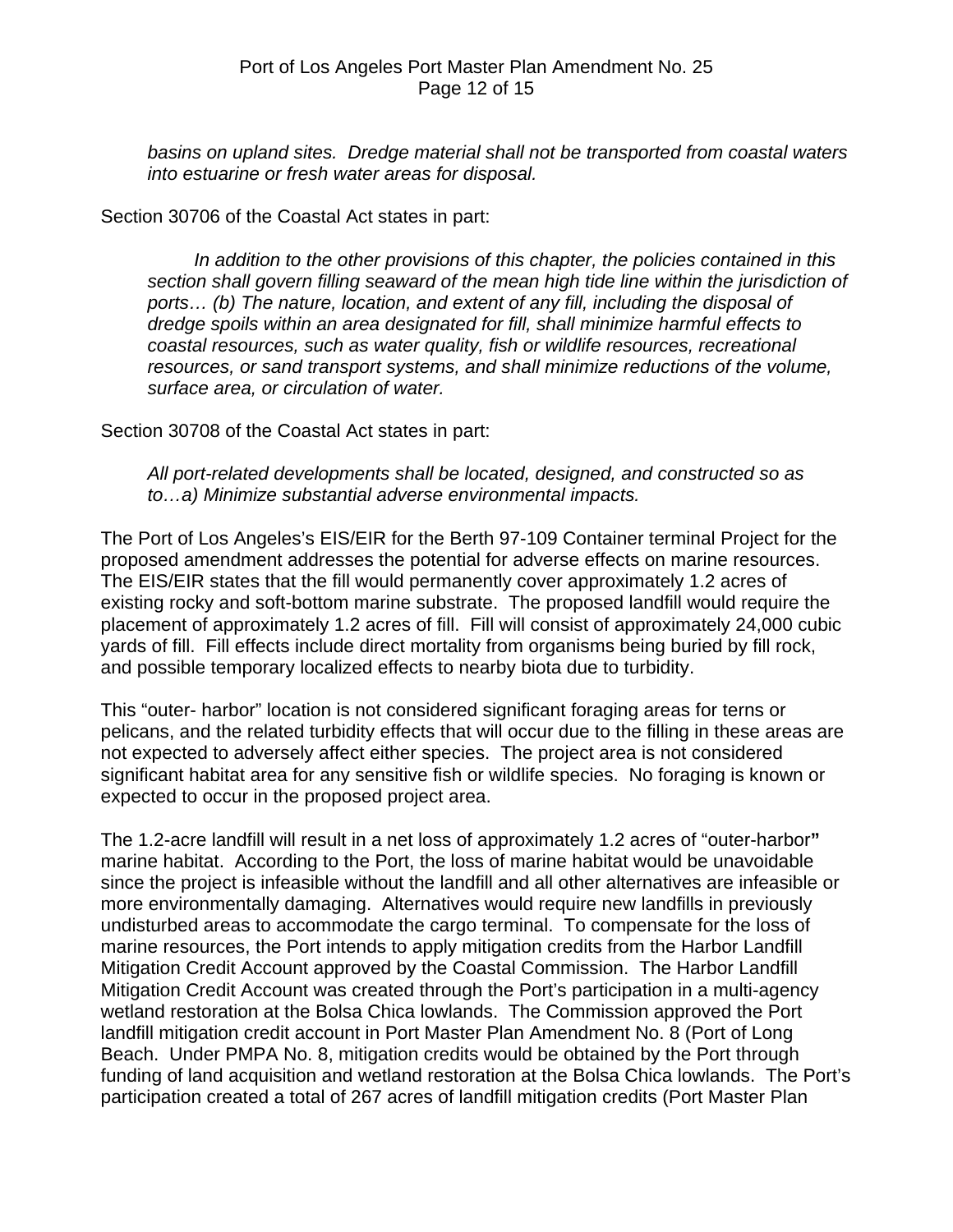Amendments No.8 and No.10) to be used for future landfill projects. The Commission found that the proposed wetland restoration project at Bolsa Chica would adequately compensate for marine resource losses that would occur from landfill projects within the port.

Under the Landfill Mitigation Credit Account agreement, the Port can use the mitigation credits at a ratio of 1:2 for "inner-harbor" landfills and 1:1 for "outer-harbor" landfills. The proposed landfill site involves "outer-harbor" area. The proposed "outer-harbor" loss of 1.2 acres will require .1.2 acres of the available Bolsa Chica mitigation credits based on the "outer-harbor" mitigation ratio of 1:1. This will reduce the remaining available mitigation credits in the account to a total of approximately 110 acres, once the landfill project is constructed. Therefore, the mitigation credit supply is adequate to meet the mitigation requirement demand of the project. The Commission finds that as mitigated, the adverse effects on marine resources will not be significant and the amendment is consistent with Sections 30230, 30231, and 30240(b) of the Coastal Act.

The proposed amendment would permit activities that would generate adverse effects on marine habitat and resources, primarily as a result of loss of marine habitat due to filling. Adverse effects on existing marine life and habitat will be permanent due to filling and the loss of habitat area. However, the Port, based on the Commission approved mitigation ratios, will use 1.2 mitigation credits that have been accumulated through the Bolsa Chica Harbor Landfill Mitigation Credit Account. The use of mitigation credits for port landfill projects has been approved by the Commission as proper mitigation for loss of habitat within the Ports. The Commission has found that by purchasing mitigation credits for the restoration of Bolsa Chica wetlands, adverse landfill impacts on marine habitat would be minimized and would provide numerous beneficial uses consistent with the public trust. The Commission, therefore, finds, that the proposed landfill will be consistent with Section 30705(b)(c) and 30706(b) of the Coastal Act.

### **5. Recreation**

Section 30706(b) of the Coastal Act provides:

*In addition to the other provisions of this chapter, the policies contained in this section shall govern filling seaward of the mean high tide line within the jurisdiction of ports:* 

*(b) The nature, location, and extent of any fill, including the disposal of dredge spoils within an area designated for fill, shall minimize harmful effects to coastal resources, such as water quality, fish or wildlife resources, recreational resources, or sand transport systems, and shall minimize reductions of the volume, surface area, or circulation of water. . .* 

Section 30708 of the Coastal Act provides, in part:

*All port-related developments shall be located, designed, and constructed so as to:*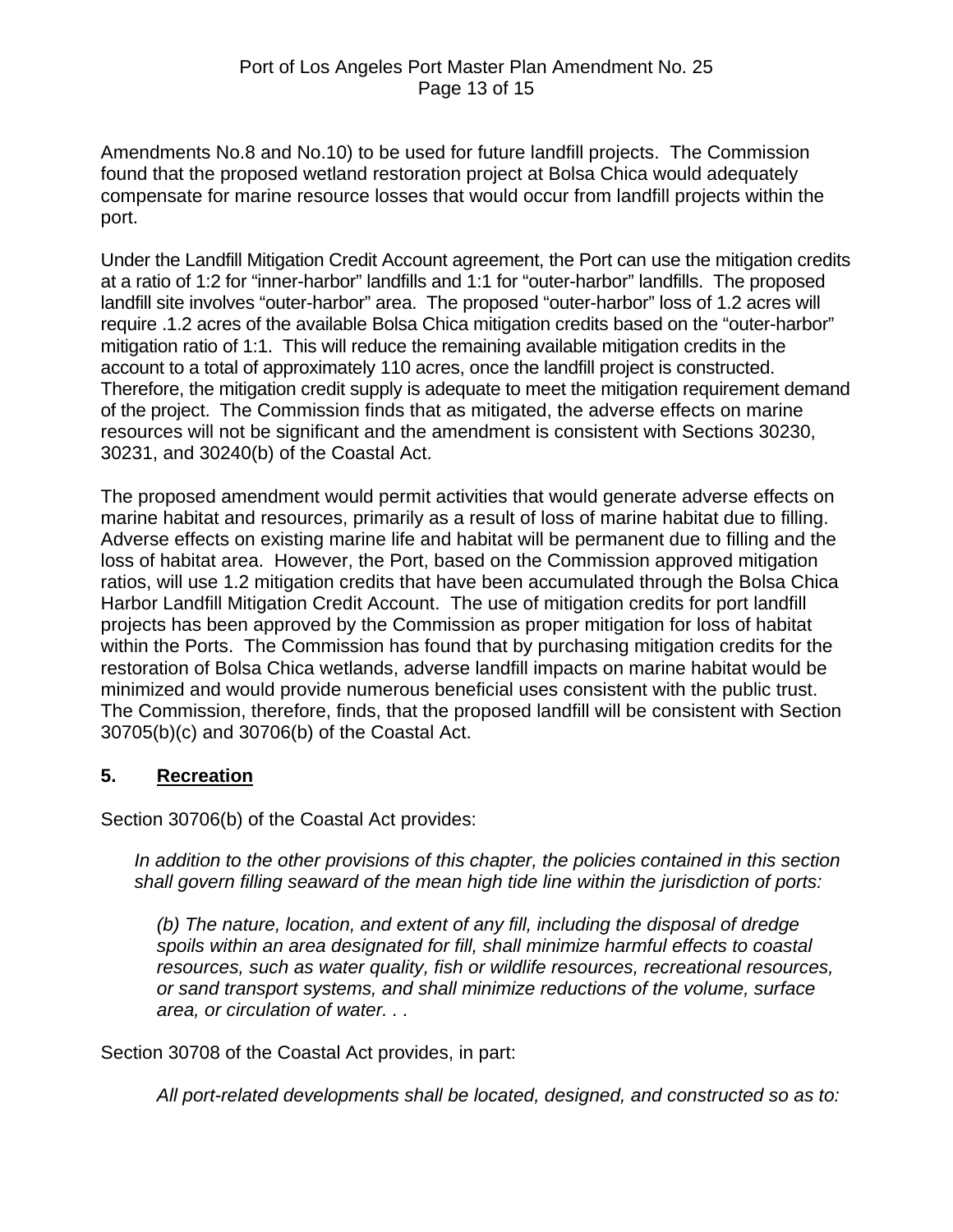*(a) Minimize substantial adverse environmental impacts.* 

*. . .* 

*(d) Provide for other beneficial uses consistent with the public trust, including, but not limited to, recreation and wildlife habitat uses, to the extent feasible. . . .* 

The proposed project modifications and final design decisions must be consistent with the aforementioned recreational resource policies of the Coastal Act. The proposed filling modifications that would occur would not generate adverse effects on recreational activities in the Port. The landfill site is not a recreation areas due to the existing cargo and industrial activities that occur in this area. No existing public access or recreation areas will be eliminated or created by the proposed project modifications. On-water recreational boating will be restricted in the immediate areas of active filling, and some inconvenience to recreational boaters traveling within the harbor will occur during project construction, but these restrictions would be temporary and are not considered significant impacts. Therefore, the Commission finds that the proposed amendment is consistent with the commercial and recreational fishing and boating policies of Sections 30706(b) and 30708(a)(d) of the Coastal Act.

# **6. Risk Management Plan**

Section 30708(a) of the Coastal Act requires that all port-related developments be located, designed and constructed so as to minimize substantial adverse environmental impacts. The Commission certified the Ports' Risk Management Plan (RMP) in November 1983. The certified RMP is to be used for the siting of new hazardous liquid cargo facilities and any proposed modification, expansion or relocation of existing hazardous liquid cargo facilities in a manner that minimizes or eliminates risks to life and property in and around the port through the physical separation of hazards and "vulnerable resources". Vulnerable resources are defined in the RMP as significant residential, recreational and working populations, and facilities that have high economic value or are critical to the economy or national defense.

The risk to "vulnerable resources" from hazardous materials is analyzed by determining the area in which people would be hurt and property would be damaged if a "worst case" accident occurred. The area where "vulnerable resources" could be injured or damaged by a worst case accident is called a "hazard footprint". The boundary of a hazard footprint is determined by calculating the distance at which impacts of the worst probable events will be reduced to levels that are not likely to cause injury or property damage.

This generally does not allow placement of vulnerable resources within a hazard footprint. The design criteria of the RMP recognizes that there are situations where vulnerable resources may be located within a hazard footprint area. Under these situations, application of additional protection measures such as the installation of an approved early warning system, development of a comprehensive emergency evacuation plan, or personal training, may be required.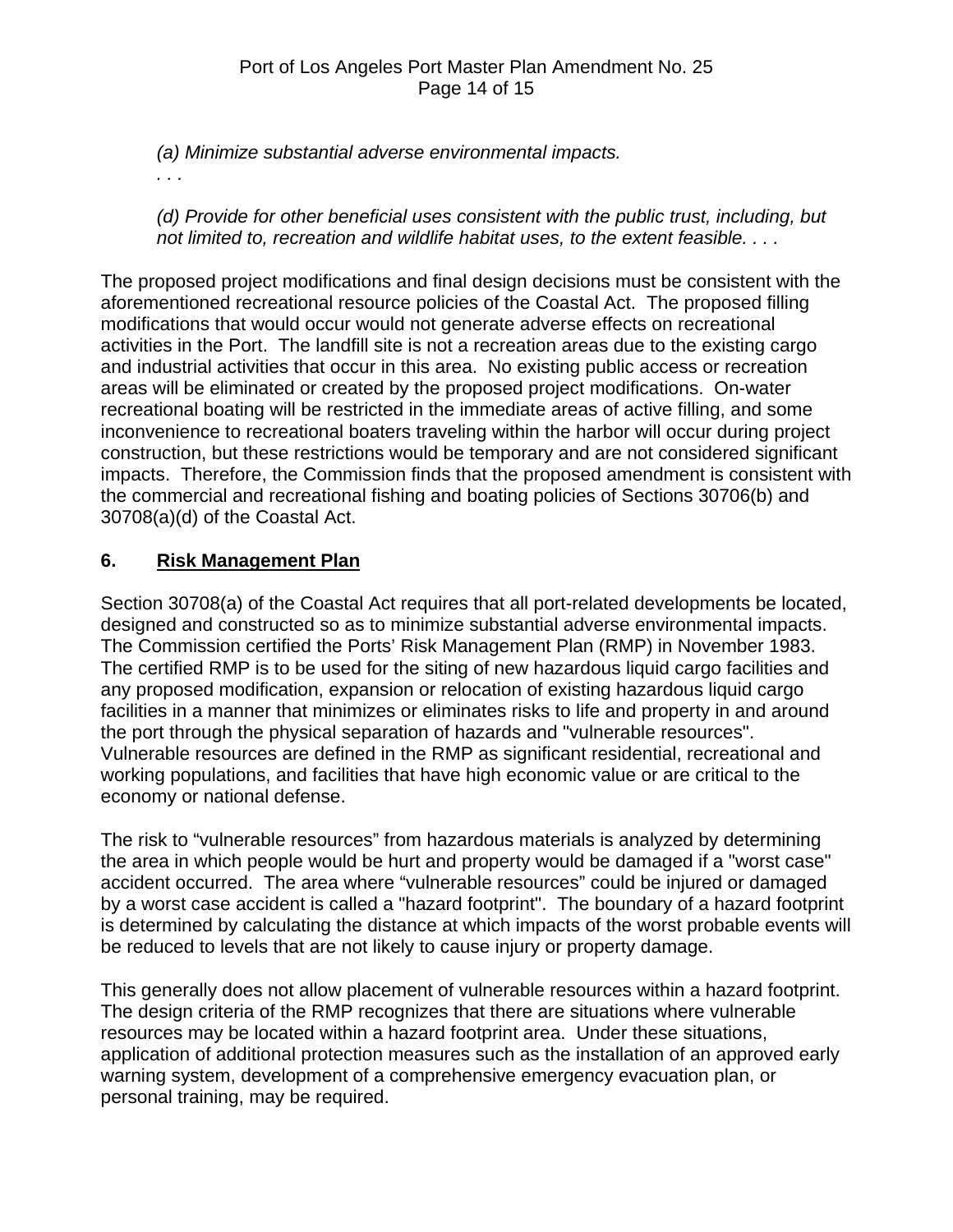In the Port's analysis of the project, there were no hazard footprints in the vicinity of the proposed project and the proposed cargoes that would be handled at the proposed expansions of existing marine cargo terminals would not include hazardous liquid bulk facilities and the terminals will not create any new hazardous liquid cargo facilities. Therefore, the Commission finds that the proposed project will be consistent with the Port's RMP and will minimize substantial adverse environmental impacts consistent with Section 30708(a) of the Coastal Act.

# **7. Consistency with the California Environmental Quality Act (CEQA).**

The California Environmental Quality Act (CEQA) requires less environmentally damaging alternatives to be considered and the imposition of mitigation measures to lessen significant adverse effects that may result from the proposal. The Commission finds that for the reasons discussed in this report, all adverse effects have been mitigated to a level of insignificance; thus, there are no additional feasible alternatives or feasible mitigation measures available that could substantially reduce any adverse environmental impacts. The Commission further finds that the proposed Port Master Plan Amendment will not result in significant environmental effects within the meaning of the California Environmental Quality Act.

POLAPMPA25.rpt.doc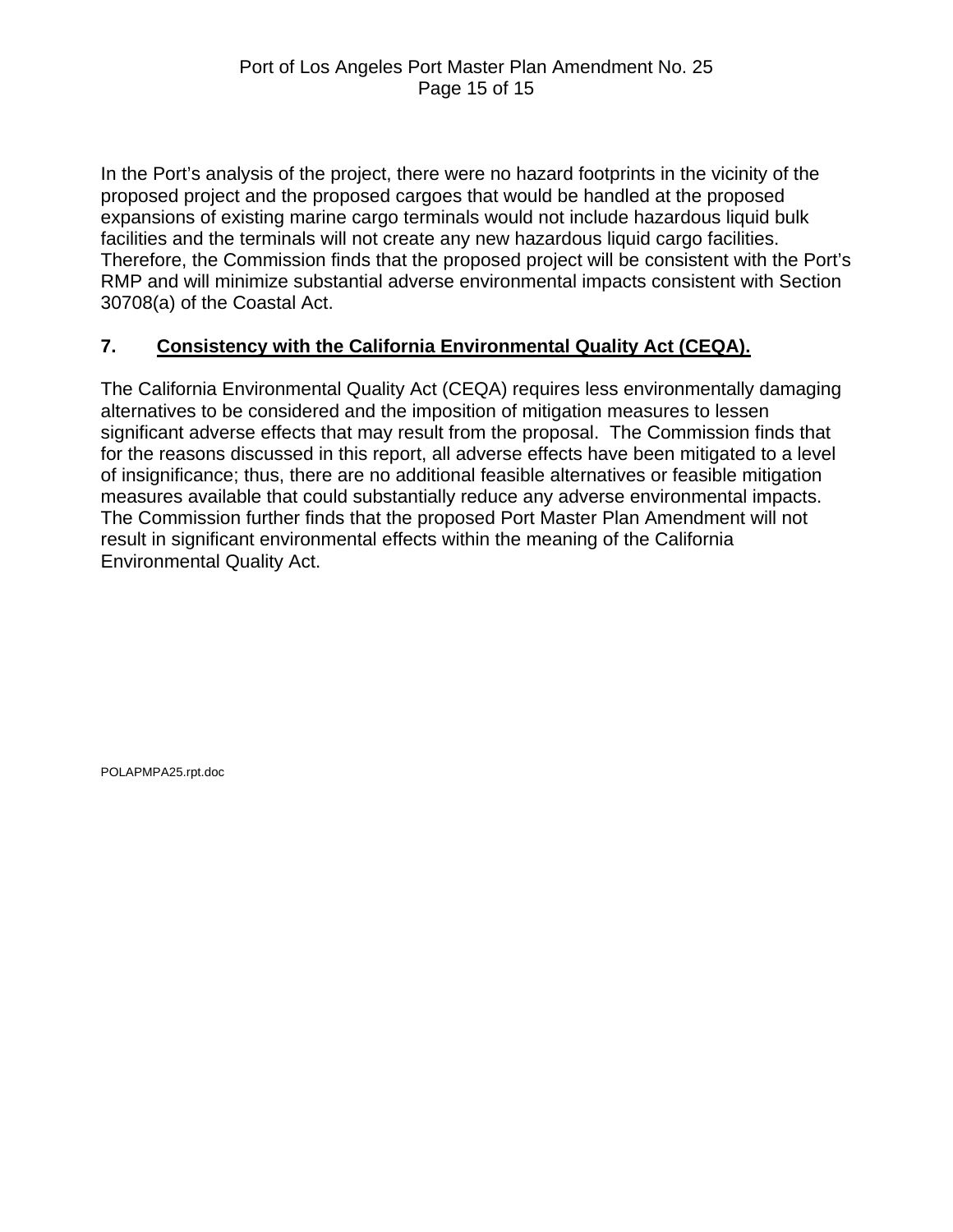